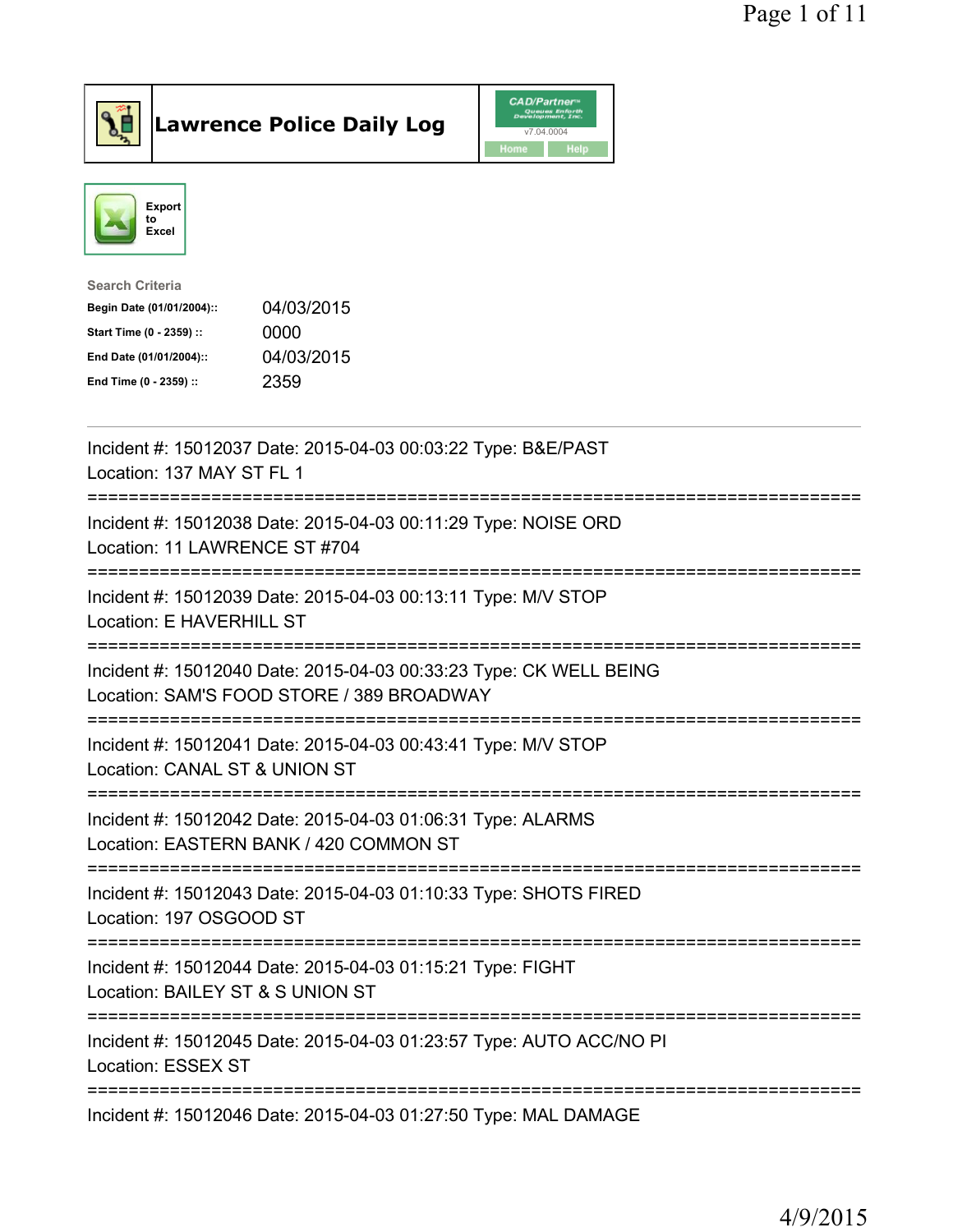Location: 192 HIGH ST FL 1 =========================================================================== Incident #: 15012047 Date: 2015-04-03 01:43:20 Type: ALARMS Location: FAMILY DOLLAR / 700 ESSEX ST =========================================================================== Incident #: 15012048 Date: 2015-04-03 01:49:29 Type: BUILDING CHK Location: SAM'S FOOD STORE / 389 BROADWAY =========================================================================== Incident #: 15012049 Date: 2015-04-03 01:54:02 Type: NOISE ORD Location: 26 UNION ST FL 2 =========================================================================== Incident #: 15012050 Date: 2015-04-03 01:57:47 Type: WARRANT SERVE Location: 248 BROADWAY #215 =========================================================================== Incident #: 15012052 Date: 2015-04-03 02:00:15 Type: BUILDING CHK Location: MEDFORD ST =========================================================================== Incident #: 15012051 Date: 2015-04-03 02:00:31 Type: M/V STOP Location: BROADWAY & COMMON ST =========================================================================== Incident #: 15012053 Date: 2015-04-03 03:03:34 Type: AUTO ACC/NO PI Location: 162 PROSPECT ST =========================================================================== Incident #: 15012055 Date: 2015-04-03 03:04:34 Type: M/V STOP Location: S UNION ST & WINTHROP AV =========================================================================== Incident #: 15012054 Date: 2015-04-03 03:05:58 Type: TOW/REPOSSED Location: MA 856VL6 / 66 DUCKETT AV =========================================================================== Incident #: 15012056 Date: 2015-04-03 03:07:21 Type: NOISE ORD Location: 46 UNION ST =========================================================================== Incident #: 15012057 Date: 2015-04-03 03:10:40 Type: M/V STOP Location: EXETER ST & WINTHROP AV =========================================================================== Incident #: 15012058 Date: 2015-04-03 03:50:58 Type: SUS PERS/MV Location: 3 PROVIDENCE ST =========================================================================== Incident #: 15012059 Date: 2015-04-03 04:42:35 Type: FIRE Location: 176 OSGOOD ST =========================================================================== Incident #: 15012060 Date: 2015-04-03 05:07:56 Type: ALARMS Location: BROTHERS PIZZA / 145 LAWRENCE ST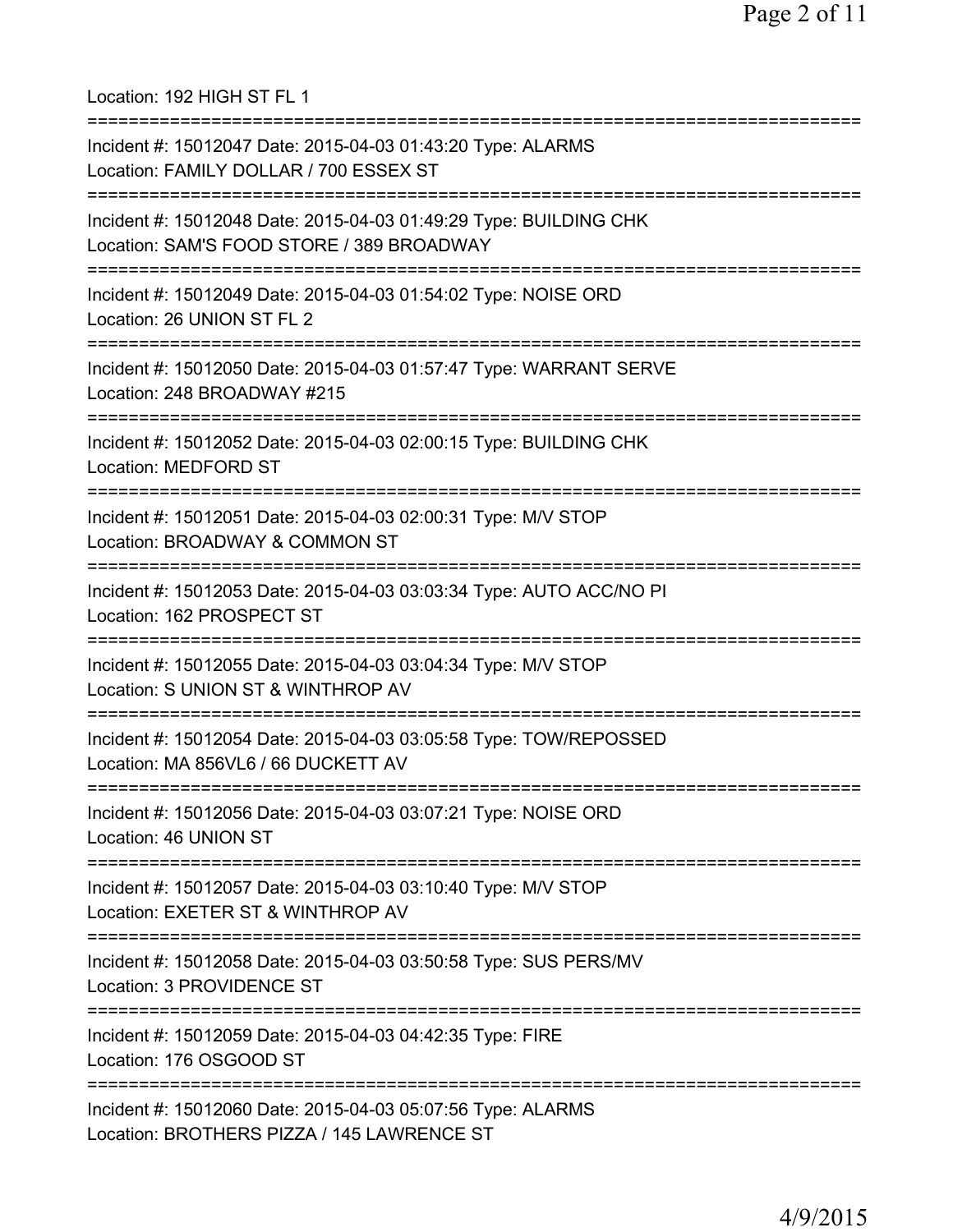| Incident #: 15012061 Date: 2015-04-03 05:29:24 Type: ALARMS<br>Location: NEXT AGE MEDICAL / 350 MERRIMACK ST                    |
|---------------------------------------------------------------------------------------------------------------------------------|
| Incident #: 15012062 Date: 2015-04-03 06:51:38 Type: STOL/MV/PAS<br>Location: 670 LOWELL ST                                     |
| Incident #: 15012063 Date: 2015-04-03 06:53:46 Type: PARK & WALK<br>Location: BROADWAY                                          |
| Incident #: 15012064 Date: 2015-04-03 07:34:17 Type: M/V STOP<br>Location: EXETER ST & OSGOOD ST<br>=========================== |
| Incident #: 15012065 Date: 2015-04-03 07:44:26 Type: M/V STOP<br>Location: EXETER ST & PHILLIPS ST                              |
| Incident #: 15012066 Date: 2015-04-03 08:01:37 Type: STOL/MV/PAS<br>Location: BROADWAY & CEDAR ST                               |
| Incident #: 15012067 Date: 2015-04-03 08:09:49 Type: M/V STOP<br>Location: PAISANO'S / 265 MERRIMACK ST                         |
| Incident #: 15012068 Date: 2015-04-03 08:14:48 Type: DISTURBANCE<br>Location: 80 WARREN ST                                      |
| Incident #: 15012070 Date: 2015-04-03 08:24:32 Type: STOL/MV/PAS<br>Location: 18 FOREST ST                                      |
| Incident #: 15012069 Date: 2015-04-03 08:26:42 Type: M/V STOP<br>Location: HAVERHILL ST & LAWRENCE ST                           |
| Incident #: 15012071 Date: 2015-04-03 08:27:50 Type: RECOV/STOL/MV<br>Location: BROADWAY & CEDAR ST                             |
| Incident #: 15012072 Date: 2015-04-03 08:50:35 Type: INVEST CONT<br>Location: 90 LOWELL ST                                      |
| Incident #: 15012073 Date: 2015-04-03 08:53:32 Type: ALARM/HOLD<br>Location: 280 MERRIMACK ST                                   |
| Incident #: 15012074 Date: 2015-04-03 09:11:31 Type: M/V STOP<br>Location: FRANKLIN ST & LOWELL ST                              |
|                                                                                                                                 |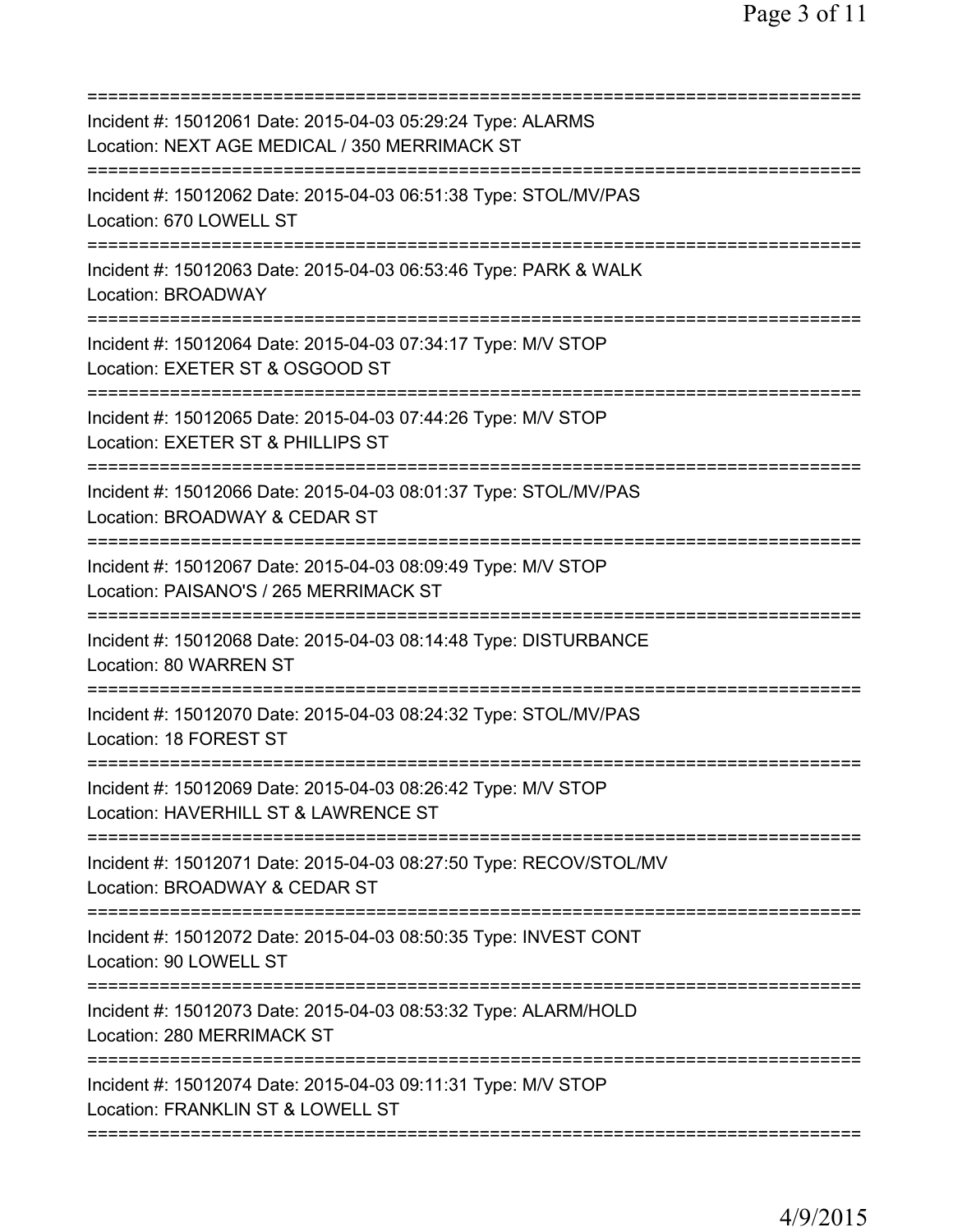| Incident #: 15012075 Date: 2015-04-03 09:23:16 Type: AUTO ACC/NO PI<br>Location: BRADFORD ST & BROADWAY                                |
|----------------------------------------------------------------------------------------------------------------------------------------|
| Incident #: 15012076 Date: 2015-04-03 09:25:51 Type: RECOV/STOL/MV<br>Location: 80 CRESCENT ST                                         |
| Incident #: 15012077 Date: 2015-04-03 09:29:22 Type: M/V STOP<br>Location: 85 HAVERHILL ST                                             |
| Incident #: 15012078 Date: 2015-04-03 09:36:25 Type: B&E/MV/PAST<br>Location: 316 PROSPECT ST                                          |
| Incident #: 15012079 Date: 2015-04-03 09:47:45 Type: NOTIFICATION<br>Location: 305 PROSPECT ST FL 2NDFL                                |
| Incident #: 15012080 Date: 2015-04-03 09:49:59 Type: 209A/SERVE<br>Location: 357 HAMPSHIRE ST                                          |
| Incident #: 15012081 Date: 2015-04-03 09:57:49 Type: 209A/SERVE<br>Location: 93 OSGOOD ST                                              |
| Incident #: 15012082 Date: 2015-04-03 10:02:46 Type: SUS PERS/MV<br>Location: BROADWAY & COMMON ST                                     |
| Incident #: 15012083 Date: 2015-04-03 10:05:44 Type: M/V STOP<br>Location: LOWELL ST & MILTON ST                                       |
| Incident #: 15012084 Date: 2015-04-03 10:13:27 Type: ALARM/HOLD<br>Location: VEGA RESD / 274 SALEM ST                                  |
| Incident #: 15012085 Date: 2015-04-03 10:29:28 Type: M/V STOP<br>Location: COMMON ST & JACKSON ST                                      |
| ============================<br>Incident #: 15012086 Date: 2015-04-03 10:35:29 Type: MEDIC SUPPORT<br>Location: 90 FARNHAM ST FL 3RDFL |
| ============================<br>Incident #: 15012087 Date: 2015-04-03 10:42:28 Type: E911 HANGUP<br>Location: 22 BYRON AV              |
| Incident #: 15012088 Date: 2015-04-03 10:45:28 Type: ALARM/BURG<br>Location: 337 WATER ST                                              |
| Incident #: 15012089 Date: 2015-04-03 10:48:58 Type: ALARM/HOLD                                                                        |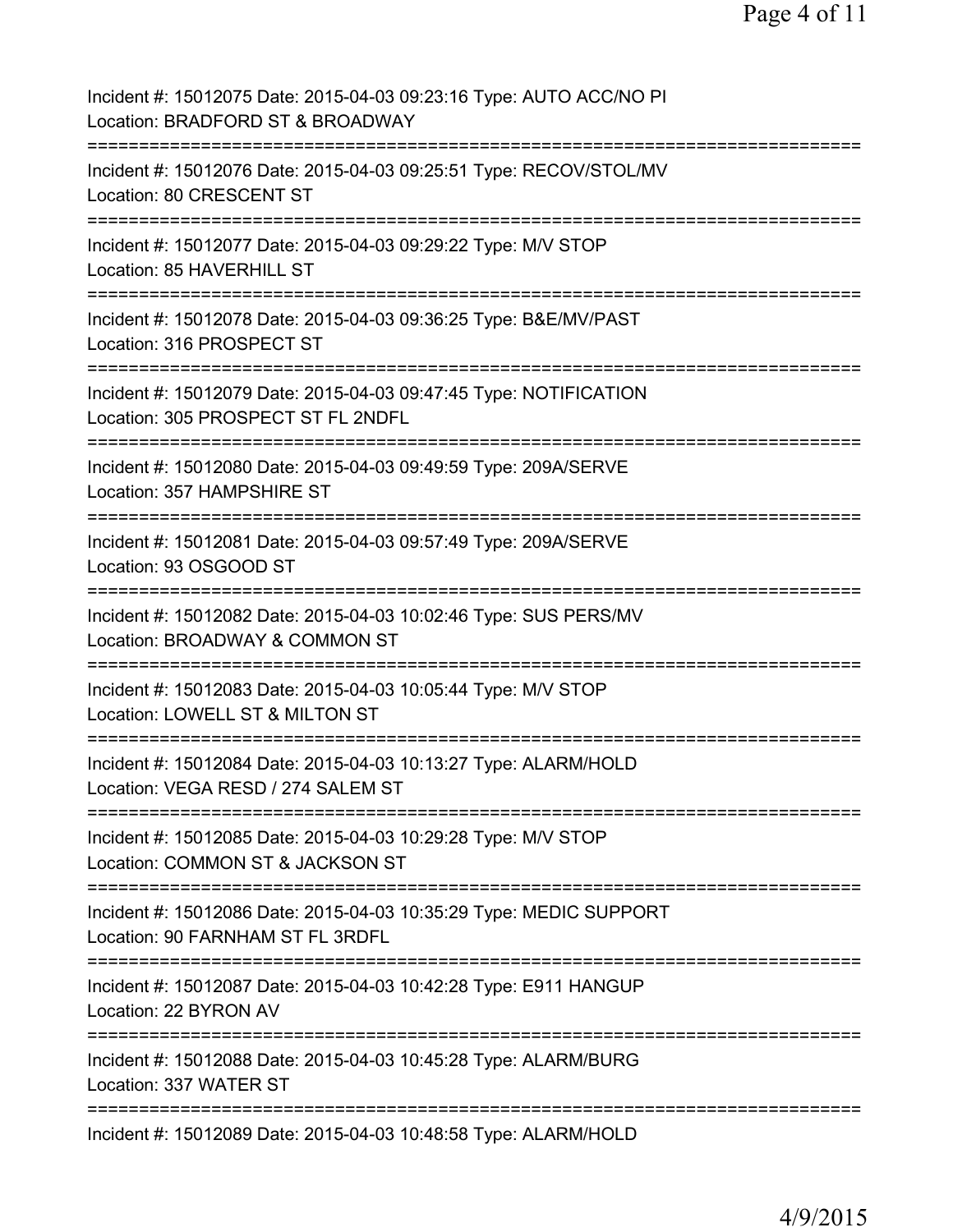| Location: WASH N TIME / 72 UNION ST                                                                                                          |
|----------------------------------------------------------------------------------------------------------------------------------------------|
| Incident #: 15012090 Date: 2015-04-03 10:50:40 Type: M/V STOP<br>Location: NEWBURY ST & ORCHARD ST                                           |
| Incident #: 15012091 Date: 2015-04-03 10:51:32 Type: AUTO ACC/NO PI<br>Location: MARKET ST & S UNION ST                                      |
| Incident #: 15012092 Date: 2015-04-03 10:53:14 Type: GENERAL SERV<br>Location: JEFFERSON ST & LENOX CIR<br>================================= |
| Incident #: 15012093 Date: 2015-04-03 10:55:30 Type: M/V STOP<br>Location: MERRIMACK ST & PARKER ST                                          |
| Incident #: 15012094 Date: 2015-04-03 11:09:14 Type: B&E/MV/PAST<br>Location: 478 LOWELL ST                                                  |
| Incident #: 15012095 Date: 2015-04-03 11:11:27 Type: INVESTIGATION<br>Location: BROADWAY & TREMONT ST<br>---------------------               |
| Incident #: 15012096 Date: 2015-04-03 11:17:03 Type: M/V STOP<br>Location: BEACON ST & HALE ST<br>:=======================                   |
| Incident #: 15012097 Date: 2015-04-03 11:24:34 Type: M/V STOP<br>Location: LAWRENCE ST & OAK ST                                              |
| Incident #: 15012098 Date: 2015-04-03 11:26:33 Type: ALARM/BURG<br>Location: 16 MIDDLEBURY ST                                                |
| Incident #: 15012099 Date: 2015-04-03 11:33:46 Type: UNWANTEDGUEST<br>Location: 284 BROADWAY #1ST FL REAR                                    |
| =========================<br>Incident #: 15012100 Date: 2015-04-03 11:55:28 Type: B&E/PAST<br>Location: 75 CYPRESS AV                        |
| ==============================<br>Incident #: 15012101 Date: 2015-04-03 12:05:03 Type: DISTURBANCE<br>Location: 154 MYRTLE ST                |
| Incident #: 15012102 Date: 2015-04-03 12:07:38 Type: PARK & WALK<br>Location: BROADWAY                                                       |
| Incident #: 15012103 Date: 2015-04-03 12:08:36 Type: M/V STOP<br>Location: 31 GRAFTON ST                                                     |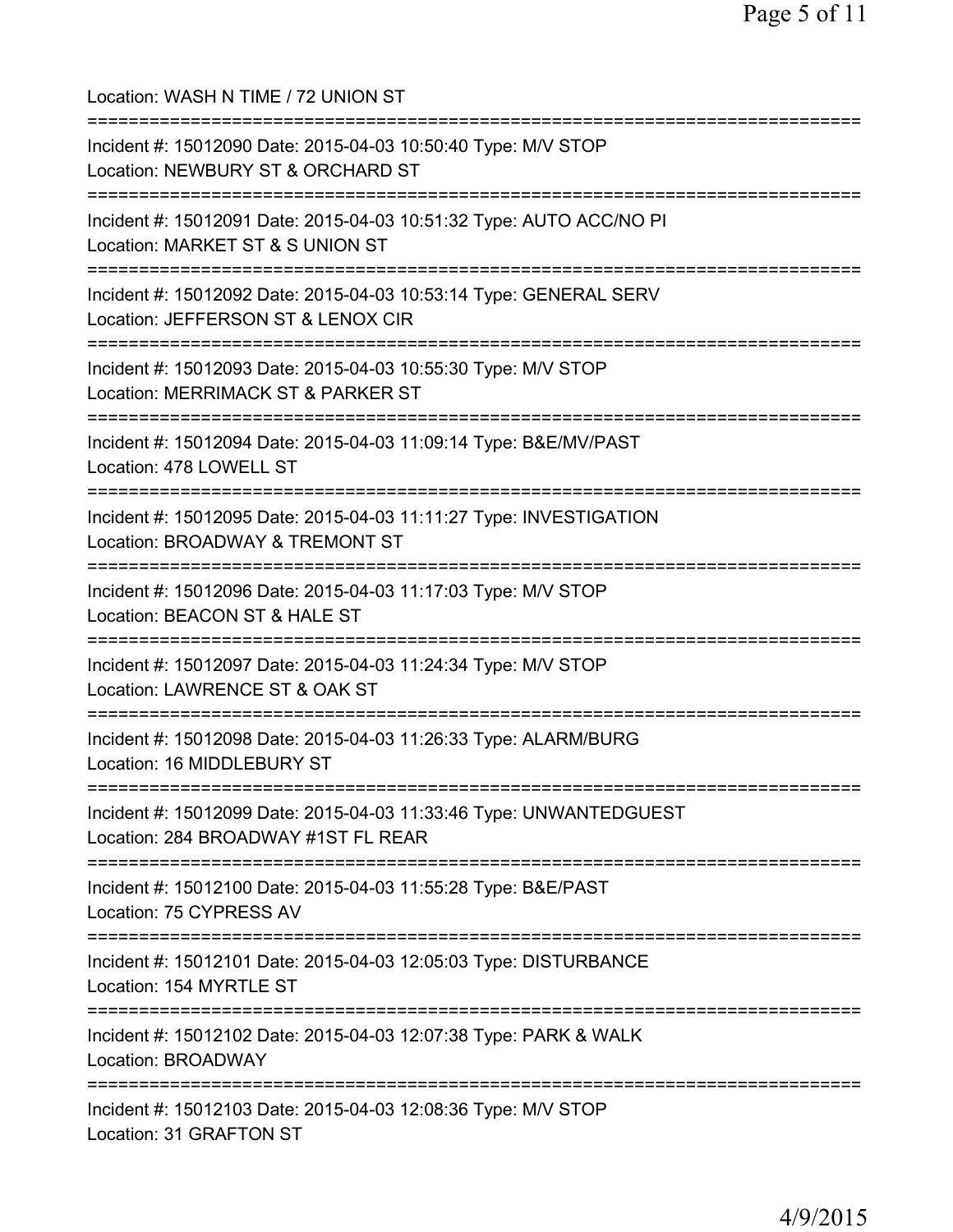| Incident #: 15012104 Date: 2015-04-03 12:09:48 Type: LARCENY/PAST<br>Location: 71 E HAVERHILL ST      |
|-------------------------------------------------------------------------------------------------------|
| Incident #: 15012105 Date: 2015-04-03 12:30:49 Type: INVESTIGATION<br>Location: 90 LOWELL ST          |
| Incident #: 15012106 Date: 2015-04-03 12:55:35 Type: LOUD NOISE<br>Location: 22 ESSEX AV              |
| Incident #: 15012107 Date: 2015-04-03 12:59:12 Type: FIGHT<br>Location: MCDONALDS / 50 BROADWAY       |
| Incident #: 15012108 Date: 2015-04-03 13:03:04 Type: LARCENY/PAST<br>Location: 137 BYRON AV           |
| Incident #: 15012109 Date: 2015-04-03 13:23:37 Type: SUS PERS/MV<br>Location: BRADFORD ST & BROADWAY  |
| Incident #: 15012110 Date: 2015-04-03 13:30:32 Type: TRANSPORT<br>Location: ESSEX ST & MARGIN ST      |
| Incident #: 15012111 Date: 2015-04-03 13:40:49 Type: DRUG VIO<br>Location: MEDFORD ST & OXFORD ST     |
| Incident #: 15012112 Date: 2015-04-03 13:44:40 Type: M/V STOP<br>Location: CAMBRIDGE ST & WINTHROP AV |
| Incident #: 15012113 Date: 2015-04-03 13:58:24 Type: M/V STOP<br>Location: FALMOUTH ST & S UNION ST   |
| Incident #: 15012114 Date: 2015-04-03 14:02:22 Type: DRUG VIO<br>Location: 63 OAK ST                  |
| Incident #: 15012115 Date: 2015-04-03 14:26:12 Type: M/V STOP<br>Location: ESSEX ST & WINTER ST       |
| Incident #: 15012116 Date: 2015-04-03 14:37:47 Type: WARRANT SERVE<br>Location: 33 BROOK ST           |
| Incident #: 15012117 Date: 2015-04-03 14:42:53 Type: DISTURBANCE<br>Location: 1 SARGENT ST            |
|                                                                                                       |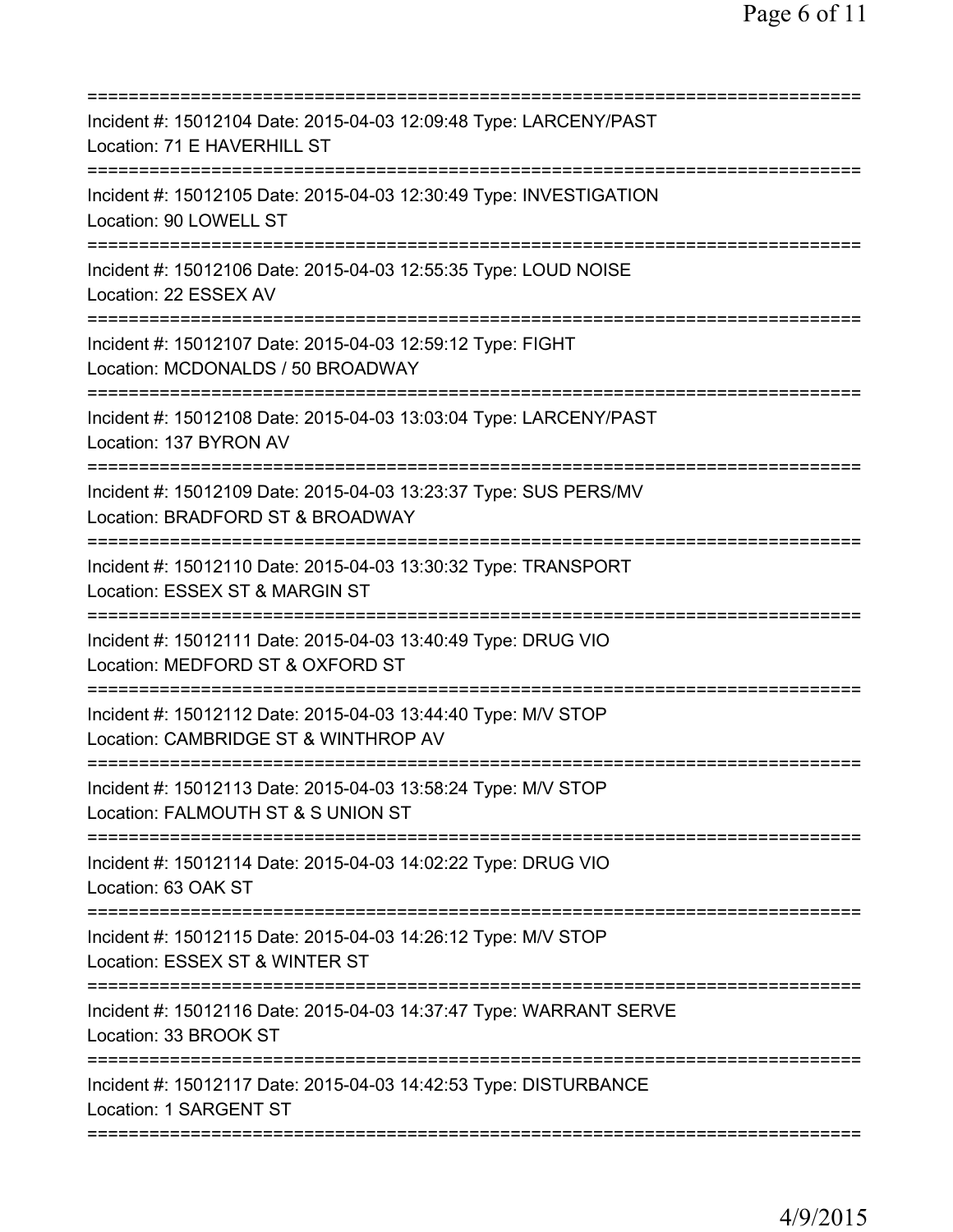| Incident #: 15012118 Date: 2015-04-03 14:59:54 Type: AUTO ACC/NO PI<br>Location: 300 WINTHROP AV                                |
|---------------------------------------------------------------------------------------------------------------------------------|
| Incident #: 15012119 Date: 2015-04-03 15:09:10 Type: LARCENY/PAST<br>Location: E HAVERHILL ST & ROLLINS ST                      |
| Incident #: 15012120 Date: 2015-04-03 15:12:29 Type: ALARM/HOLD<br>Location: CYR RESD / 7 MCCARTHY RD                           |
| =======================<br>Incident #: 15012121 Date: 2015-04-03 15:16:29 Type: HIT & RUN M/V<br>Location: 20 BALLARD RD        |
| Incident #: 15012122 Date: 2015-04-03 15:19:44 Type: SUS PERS/MV<br>Location: 99 BRADFORD ST                                    |
| Incident #: 15012123 Date: 2015-04-03 15:25:34 Type: HIT & RUN M/V<br>Location: 809 ESSEX ST                                    |
| Incident #: 15012124 Date: 2015-04-03 15:59:59 Type: MISSING PERS<br>Location: 33 RHINE ST                                      |
| Incident #: 15012125 Date: 2015-04-03 16:13:37 Type: M/V STOP<br>Location: 35 MARSTON ST                                        |
| Incident #: 15012126 Date: 2015-04-03 16:14:49 Type: 209A/SERVE<br>Location: 100 SARATOGA ST                                    |
| Incident #: 15012127 Date: 2015-04-03 16:17:07 Type: DRUG VIO<br>Location: 112 MARSTON ST                                       |
| Incident #: 15012129 Date: 2015-04-03 16:21:23 Type: GENERAL SERV<br>Location: 12 WINTHROP AV                                   |
| Incident #: 15012128 Date: 2015-04-03 16:22:46 Type: A&B PAST<br>Location: 240 WATER ST                                         |
| Incident #: 15012130 Date: 2015-04-03 16:42:24 Type: DISTURBANCE<br>Location: 39 BOWDOIN ST                                     |
| =============================<br>Incident #: 15012131 Date: 2015-04-03 16:48:59 Type: DISTURBANCE<br>Location: 514 HAVERHILL ST |
| Incident #: 15012132 Date: 2015-04-03 16:56:30 Type: NEIGHBOR PROB                                                              |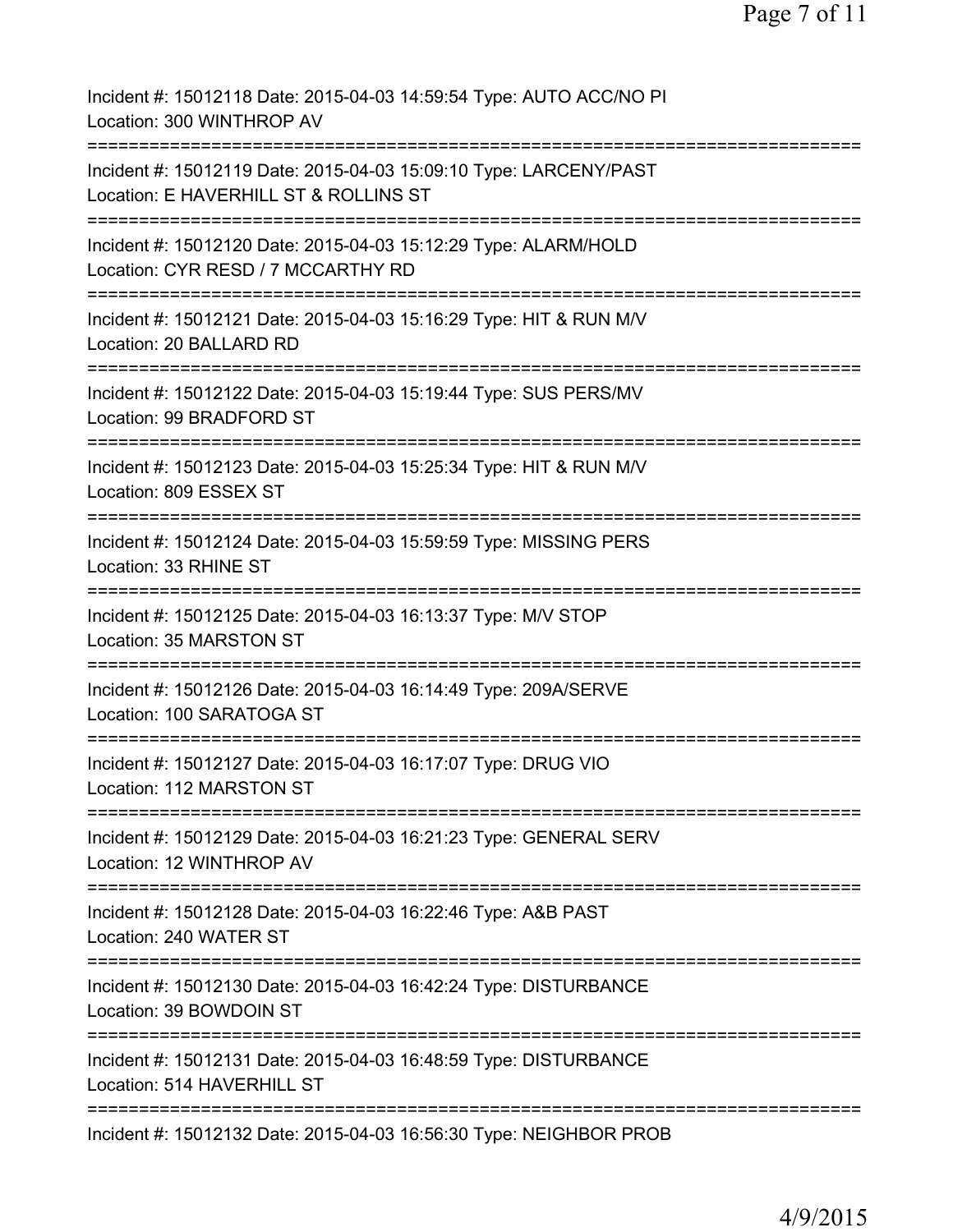Location: 9 SUMMER ST #302S =========================================================================== Incident #: 15012133 Date: 2015-04-03 17:00:16 Type: DOMESTIC/PROG Location: 807 ESSEX ST FL 3 =========================================================================== Incident #: 15012134 Date: 2015-04-03 17:09:56 Type: ALARM/BURG Location: DUNKIN DONUTS / 225 ESSEX ST =========================================================================== Incident #: 15012135 Date: 2015-04-03 17:12:52 Type: LIC PLATE STO Location: 69 STEARNS AV =========================================================================== Incident #: 15012136 Date: 2015-04-03 17:29:01 Type: ALARM/BURG Location: 25 MARSTON ST #106 =========================================================================== Incident #: 15012137 Date: 2015-04-03 17:36:02 Type: HARASSMENT Location: 79 TENNEY ST =========================================================================== Incident #: 15012138 Date: 2015-04-03 17:44:31 Type: DK (DRUNK) Location: UNION SUPERMARKET / 241 S UNION ST =========================================================================== Incident #: 15012139 Date: 2015-04-03 17:51:36 Type: A&B PAST Location: 26 STEINER ST =========================================================================== Incident #: 15012140 Date: 2015-04-03 17:56:30 Type: M/V STOP Location: BROADWAY & LOWELL ST =========================================================================== Incident #: 15012141 Date: 2015-04-03 17:56:34 Type: KEEP PEACE Location: 73 SHAWSHEEN RD #3 FL 3 =========================================================================== Incident #: 15012142 Date: 2015-04-03 18:02:57 Type: NOISE ORD Location: 77 EXETER ST FL 1 =========================================================================== Incident #: 15012143 Date: 2015-04-03 18:12:55 Type: ALARM/BURG Location: LGH / 25 MARSTON ST =========================================================================== Incident #: 15012144 Date: 2015-04-03 18:17:32 Type: LOST PROPERTY Location: JACKSON ST =========================================================================== Incident #: 15012145 Date: 2015-04-03 18:27:10 Type: M/V STOP Location: 280 S UNION ST =========================================================================== Incident #: 15012146 Date: 2015-04-03 18:37:38 Type: CHILD ABUSE Location: 25 EXETER ST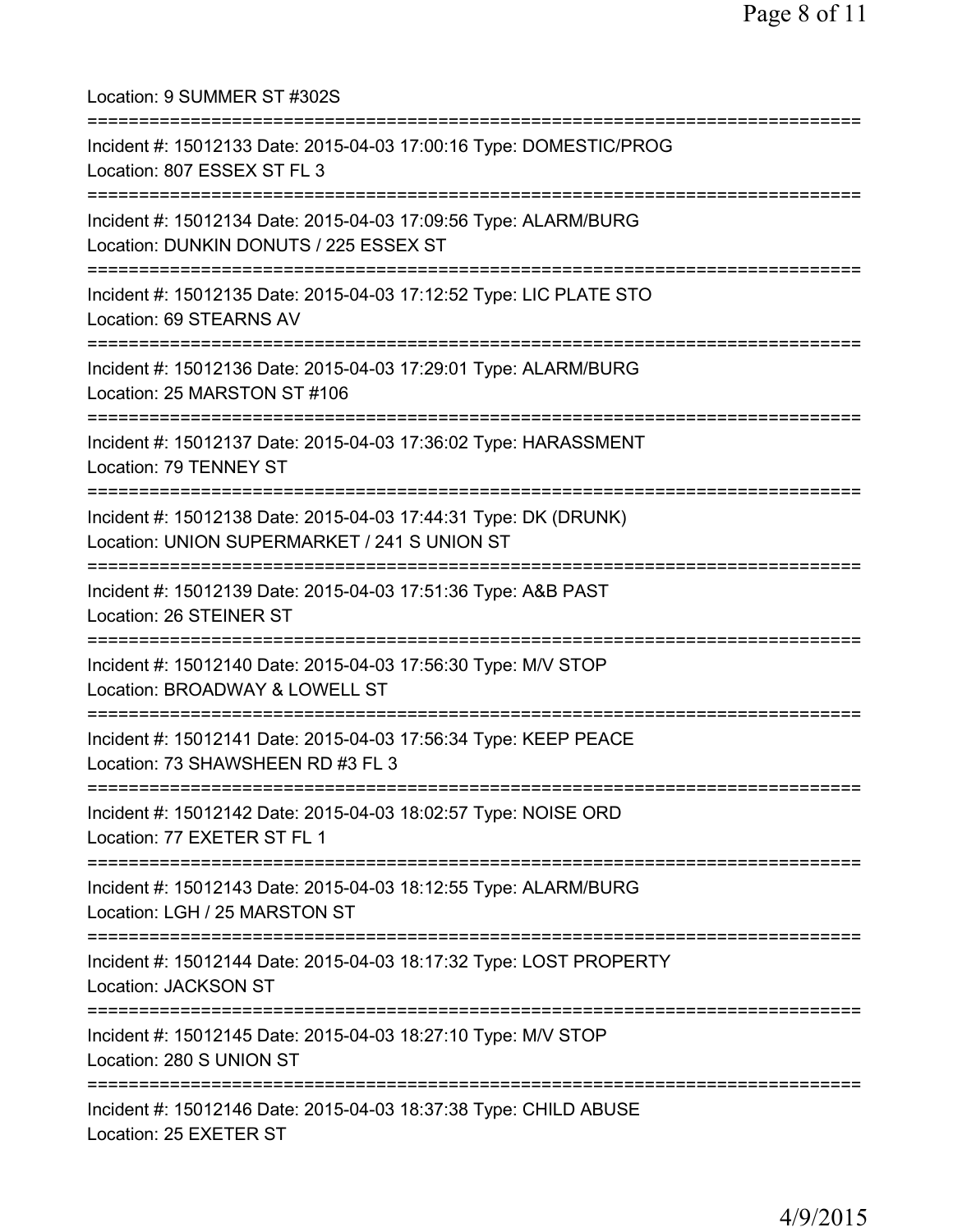| Incident #: 15012148 Date: 2015-04-03 18:41:55 Type: ALARM/BURG<br>Location: 65 MERRIMACK ST                                                      |
|---------------------------------------------------------------------------------------------------------------------------------------------------|
| Incident #: 15012147 Date: 2015-04-03 18:42:03 Type: M/V STOP<br>Location: S BROADWAY                                                             |
| Incident #: 15012149 Date: 2015-04-03 18:44:01 Type: M/V STOP<br>Location: S UNION ST & SALEM ST<br>=====================                         |
| Incident #: 15012150 Date: 2015-04-03 18:55:08 Type: ALARM/BURG<br>Location: OLIVER SCHOOL / 183 HAVERHILL ST<br>===========================      |
| Incident #: 15012151 Date: 2015-04-03 19:05:52 Type: ALARM/BURG<br>Location: LGH / 25 MARSTON ST                                                  |
| Incident #: 15012152 Date: 2015-04-03 19:14:26 Type: M/V STOP<br>Location: FERN ST & LAWRENCE ST<br>============================<br>============= |
| Incident #: 15012153 Date: 2015-04-03 19:25:00 Type: NOISE ORD<br>Location: 245 ERVING AV FL 2<br>----------                                      |
| Incident #: 15012154 Date: 2015-04-03 19:26:37 Type: ALARM/BURG<br>Location: O'MAHONEY CO. / 175 MARKET ST                                        |
| Incident #: 15012155 Date: 2015-04-03 19:28:23 Type: DRUG OVERDOSE<br>Location: MARKET ST & S UNION ST                                            |
| Incident #: 15012156 Date: 2015-04-03 19:43:14 Type: KEEP PEACE<br>Location: 284 BROADWAY #REAR FL 1                                              |
| Incident #: 15012157 Date: 2015-04-03 19:44:08 Type: LOUD NOISE<br>Location: CENTRAL AUTO MUSIC / 273 S UNION ST                                  |
| Incident #: 15012158 Date: 2015-04-03 19:46:31 Type: UNWANTEDGUEST<br>Location: 24 BENNINGTON ST FL 2<br>===========================              |
| Incident #: 15012159 Date: 2015-04-03 19:53:25 Type: DISORDERLY<br>Location: WENDY'S / 99 WINTHROP AV                                             |
| Incident #: 15012160 Date: 2015-04-03 20:16:29 Type: LOST PROPERTY<br>Location: BROADWAY & COMMON ST                                              |
|                                                                                                                                                   |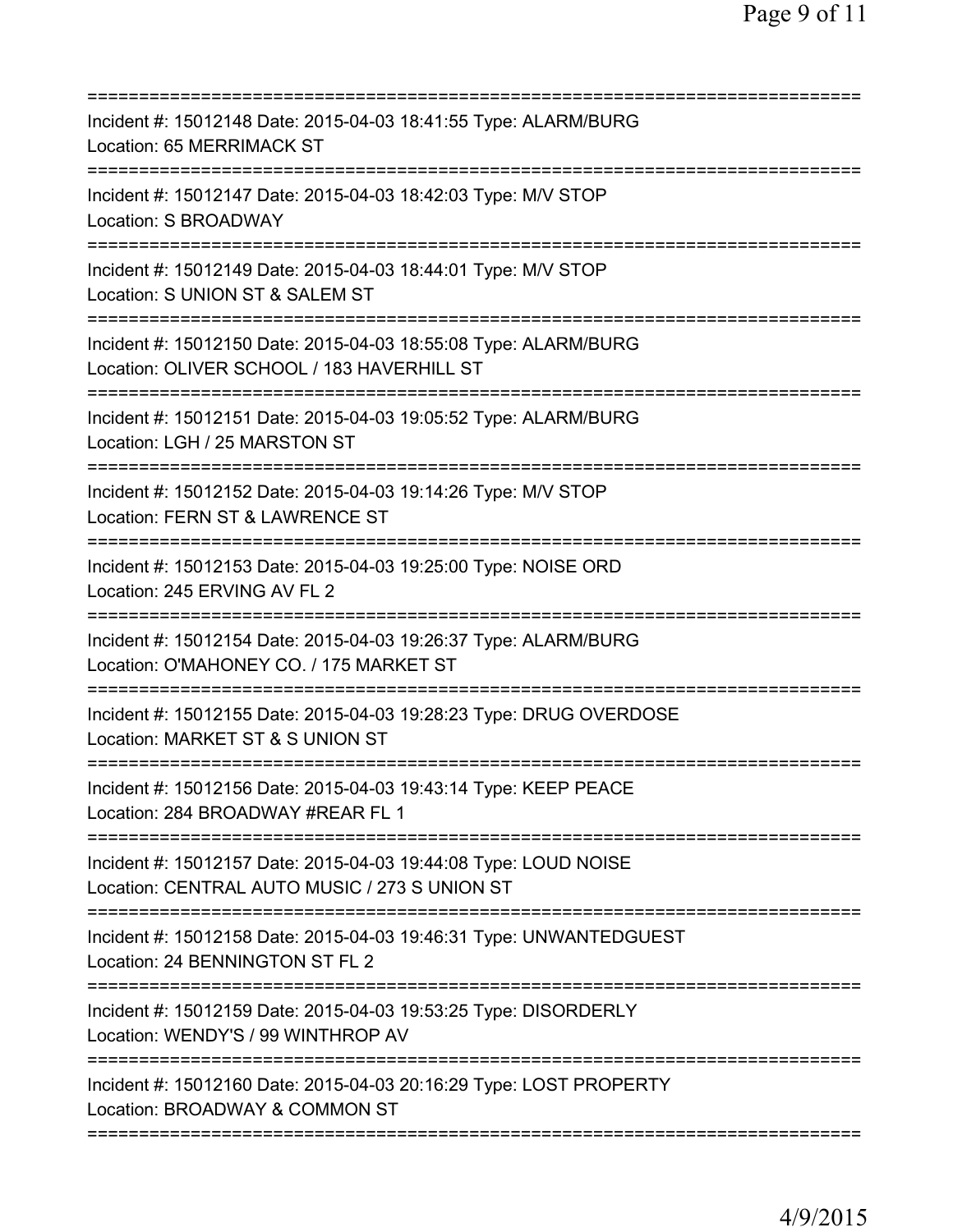| Incident #: 15012161 Date: 2015-04-03 20:18:59 Type: DISORDERLY<br>Location: 64 BROMFIELD ST FL 3                                |
|----------------------------------------------------------------------------------------------------------------------------------|
| Incident #: 15012162 Date: 2015-04-03 20:26:19 Type: NOISE ORD<br>Location: 32 CHELMSFORD ST                                     |
| Incident #: 15012163 Date: 2015-04-03 20:34:02 Type: ALARM/BURG<br>Location: ECONOMIA MARKET / 470 HAVERHILL ST                  |
| Incident #: 15012164 Date: 2015-04-03 20:49:23 Type: FRAUD<br>Location: 2 MUSEUM SQ #102                                         |
| Incident #: 15012165 Date: 2015-04-03 20:57:18 Type: M/V STOP<br>Location: BLANCHARD ST & SALEM ST                               |
| Incident #: 15012166 Date: 2015-04-03 21:21:55 Type: M/V STOP<br>Location: ALDER ST & JUNIPER ST                                 |
| Incident #: 15012167 Date: 2015-04-03 21:25:33 Type: M/V STOP<br>Location: MARKET ST<br>;=============================           |
| Incident #: 15012168 Date: 2015-04-03 21:33:18 Type: M/V STOP<br><b>Location: ANDOVER ST</b>                                     |
| Incident #: 15012169 Date: 2015-04-03 21:33:42 Type: MAN DOWN<br>Location: BENNINGTON ST & MYRTLE ST                             |
| Incident #: 15012170 Date: 2015-04-03 21:43:23 Type: M/V STOP<br>Location: 38 OSGOOD ST                                          |
| ================================<br>Incident #: 15012171 Date: 2015-04-03 22:11:44 Type: DOMESTIC/PROG<br>Location: 175 SALEM ST |
| Incident #: 15012172 Date: 2015-04-03 22:23:53 Type: DISTURBANCE<br>Location: 88 BEACON ST                                       |
| Incident #: 15012173 Date: 2015-04-03 22:32:45 Type: M/V STOP<br>Location: 28 ARLINGTON ST                                       |
| Incident #: 15012174 Date: 2015-04-03 22:34:29 Type: DISTURBANCE<br>Location: 8 FAIRMONT ST #1 FL 1                              |
| Incident #: 15012175 Date: 2015-04-03 22:35:40 Type: NOISE ORD                                                                   |